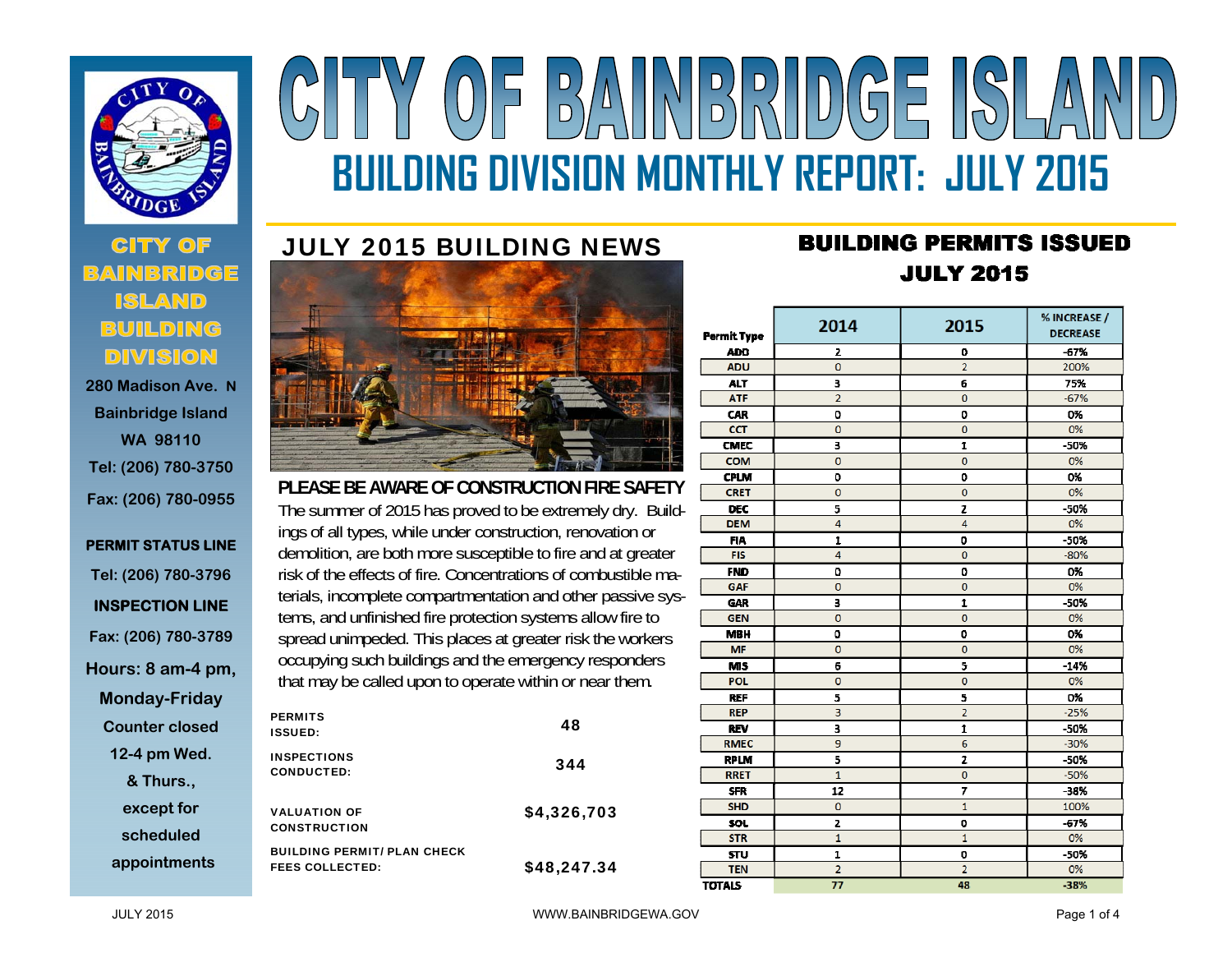### **Permits Issued**

| <b>Permit Type</b>                      | <b>Permit Number</b>                   | Applicant                                       | <b>Project Description</b>                                                                                                                               | <b>Project Address</b>                      | Date Issued | Valuation    |  |
|-----------------------------------------|----------------------------------------|-------------------------------------------------|----------------------------------------------------------------------------------------------------------------------------------------------------------|---------------------------------------------|-------------|--------------|--|
| <b>Accessory Dwelling Unit</b>          | BLD20753                               | <b>KNOX GENE</b>                                | Building new ADU                                                                                                                                         | 1025 LOVELL AVE<br><b>NW</b>                | 07/07/2015  | \$123,905.71 |  |
| <b>Accessory Dwelling Unit</b>          | <b>BLD20778</b>                        | SMITH MARC E & IRENE K S                        | Building a new Detached 2 story ADU with 579 sq. ft.<br>garage and 314 sq. ft. decks.                                                                    | TORVANGER RD NE                             | 07/24/2015  | \$165,731.20 |  |
| <b>Accessory Dwelling Unit Total: 2</b> |                                        |                                                 |                                                                                                                                                          |                                             |             | \$289,636.91 |  |
| Alteration                              | <b>BLD20490</b>                        | <b>KAREN</b>                                    | CHALLINOR DAVID THOMPSON & Remove Existing Second Floor Roof area and creat a<br>192 sq. ft. outdoor 2nd floor deck are w/partial cover.                 | 8121 Hansen Rd NE 07/06/2015                |             | \$50,000.00  |  |
| Alteration                              | BLD20793                               | SYDOR MICHAEL & SARAH                           | Adding 9 windows, replace french doors & rebuild and<br>expand deck.                                                                                     | 9291 NE Salmon Run<br>Ln                    | 07/07/2015  | \$25,000.00  |  |
| Alteration                              | <b>BLD20926</b>                        | POSTEN ANGELA STANFEL &<br><b>CHRISTOPHER A</b> | Remove/ replace two windows in new locations.                                                                                                            | 1007 BLUE HERON<br>AVE NE UNIT #2           | 07/20/2015  | \$2,825.92   |  |
| Alteration                              | BLD19111ALT                            | SUE & ARMAGAN DAGAL                             | Remodel 678 sq. ft. of existing home and adding 190<br>sq. ft. Enclosing existing carport to make a 504 sq. ft.<br>garage. Also re-roofing entire house. | 15400 Broom St NE                           | 07/21/2015  | \$88,465.00  |  |
| Alteration                              | <b>BLD20889</b>                        | BURKARD, TRENT & CHARLOTTE                      | Building a new 540 sq. ft. deck AND replace existing<br>window with new Double doors.                                                                    | 7805 NE<br><b>LEDGESTONE</b><br><b>LOOP</b> | 07/24/2015  | \$11,421.00  |  |
| Alteration                              | BLD20948                               | <b>KINNEY RW</b>                                | Replacing 3 picture windows in living & dinning room<br>area.                                                                                            | 5350 Ruby PI NE                             | 07/31/2015  | \$1,000.00   |  |
| <b>Alteration Total: 6</b>              |                                        |                                                 |                                                                                                                                                          |                                             |             | \$178,711.92 |  |
| <b>Commercial Mechanical</b>            | BLD20476CMEC                           | WING POINT GOLF & COUNTRY<br><b>CLUB</b>        | Adding new Walk in Cooler.                                                                                                                               | 811 CHERRY AVE<br><b>NE</b>                 | 07/13/2015  |              |  |
| <b>Commercial Mechanical Total: 1</b>   |                                        |                                                 |                                                                                                                                                          |                                             |             | \$0.00       |  |
| Deck                                    | BLD20923                               | CAMPBELL GEOFF D                                | Replace/Repair rotting areas of deck. Replace railings<br>posts, stair risers and treads.                                                                | 6040 ROSE LOOP<br><b>NE</b>                 | 07/17/2015  | \$5,000.00   |  |
| Deck                                    | BLD20930                               | <b>WEEKS GERALD R</b>                           | Repair/replace rotted sections of deck. NO NEW SQ.<br>FT. Replace Guard Rail, stairs and Hand Rail.                                                      | 8490 Hansen Road<br><b>NE</b>               | 07/28/2015  | \$11,500.00  |  |
| Deck Total: 2<br>\$16,500.00            |                                        |                                                 |                                                                                                                                                          |                                             |             |              |  |
| Demolition                              | <b>BLD20898</b>                        | DIERICKX, SHANNON and DEAN                      | Demo of 1970 era 750 sqft garage                                                                                                                         | 4541 POINT WHITE<br>DR NE                   | 07/06/2015  |              |  |
| Demolition                              | BLD20741DEM                            | OSLAND, JACQUELINE & JOHN                       | DEMO/De-construct roof, upper floor & main floor walls<br>down to existing subfloor.                                                                     | 7254 MADRONA DR<br><b>NE</b>                | 07/08/2015  |              |  |
| Demolition                              | BLD20912                               | BROWN, IRENE & C. DANIEL                        | Demo existing approx. 2,300 sq. ft. SFR                                                                                                                  | 6686 NE Ralston Rd 07/24/2015               |             |              |  |
| Demolition                              | BLD20941                               | KNAPP JAMES & BARBARA                           | Demo fire damaged SFR                                                                                                                                    | 15086 SIVERTSON<br>RD NE                    | 07/29/2015  |              |  |
| <b>Demolition Total: 4</b>              |                                        |                                                 |                                                                                                                                                          |                                             |             | \$0.00       |  |
| Garage                                  | BLD20783GAR                            | 4959 PLEASANT BEACH LLC                         | Building a new Detached Garage. See BLD20783SFR 4959 lynwood Center<br>for ALL documentation.                                                            | Rd NE                                       | 07/31/2015  | \$137,084.85 |  |
|                                         | <b>Garage Total: 1</b><br>\$137,084.85 |                                                 |                                                                                                                                                          |                                             |             |              |  |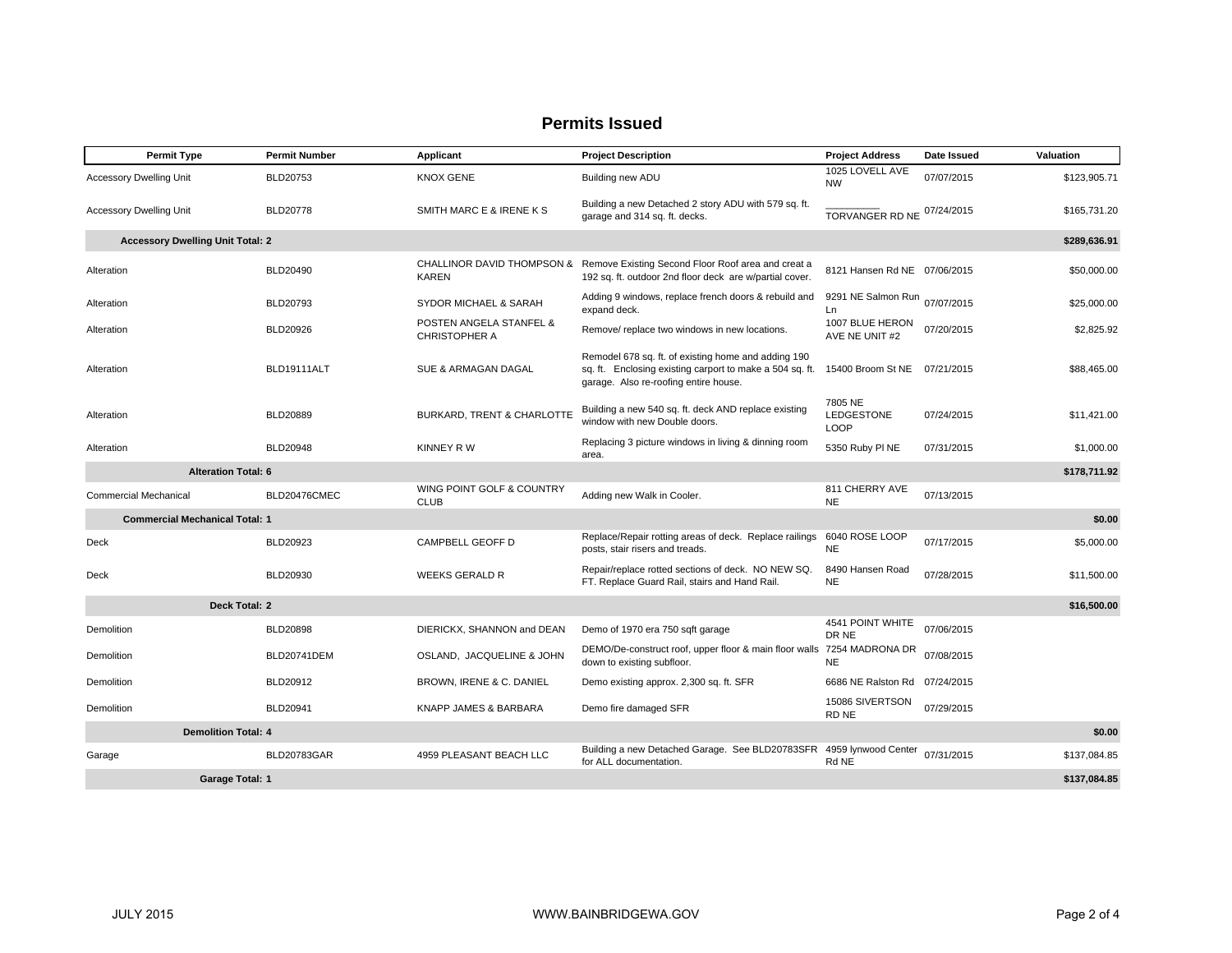#### **Permits Issued**

| <b>Permit Type</b>                           | <b>Permit Number</b>                             | Applicant                                          | <b>Project Description</b>                                                                                                                          | <b>Project Address</b>                         | Date Issued | Valuation    |  |
|----------------------------------------------|--------------------------------------------------|----------------------------------------------------|-----------------------------------------------------------------------------------------------------------------------------------------------------|------------------------------------------------|-------------|--------------|--|
| Miscellaneous                                | BLD20903                                         | <b>FROST KURT &amp; JILL</b>                       | Re-side existing SFR. Failed L-P and some OSB<br>sheathing, existing trim to be replaced with Hardie &<br>Shingles. Windows to be reused and reset. | 697 Alder Ave NE                               | 07/08/2015  | \$50,000.00  |  |
| Miscellaneous                                | BLD20410                                         | <b>FLOAT SERVICES NW</b>                           | replacement of existing ramp and float.                                                                                                             | 10390 NE<br><b>LAFAYETTE AVE</b>               | 07/10/2015  | \$7,000.00   |  |
| Miscellaneous                                | <b>BLD20827</b>                                  | NANCY & GEORGE LOBISSER                            | EXPEDITED - Replace existing marine float                                                                                                           | 16304 Euclid Ave NE 07/13/2015                 |             | \$127,568.00 |  |
| Miscellaneous                                | BLD20845                                         | BAINBRIDGE ISLAND HS ADMIN &<br><b>ORDWAY ELEM</b> | moving a 1728 sqft portable on High School property                                                                                                 | 8555 MADISON AVE                               | 07/23/2015  | \$100,000.00 |  |
| Miscellaneous                                | <b>BLD20828</b>                                  | <b>WALKER JOHN B</b>                               | Replace Existing dock                                                                                                                               | 12945 MANZANITA<br>RD NE                       | 07/31/2015  | \$35,000.00  |  |
| <b>Miscellaneous Total: 5</b>                |                                                  |                                                    |                                                                                                                                                     |                                                |             | \$319,568.00 |  |
| Re-Roof                                      | <b>BLD20908</b>                                  | HAGERMAN R R & L S                                 | Reroof of existing Garage.                                                                                                                          | 11644 OLYMPIC<br><b>TERRACE AVE NE</b>         | 07/09/2015  | \$2,530.00   |  |
| Re-Roof                                      | BLD20895                                         | HANLEY CONSTRUCTION                                | Remove and replace about 47 squares of composition                                                                                                  | 8925 Trimble Ave NE 07/13/2015                 |             | \$5,170.00   |  |
| Re-Roof                                      | <b>BLD20896</b>                                  | HANLEY CONSTRUCTION                                | Remove and Replace about 59 squares of Composition<br>roofing                                                                                       | 7988 NE LESLIE LN 07/13/2015                   |             | \$6,490.00   |  |
| Re-Roof                                      | BLD20913                                         | BREIN JEFFREY & MERNA                              | Reroof of approx. 31 squares of SFR                                                                                                                 | 11209 NE Wing Point 07/17/2015<br>Dr           |             | \$3,410.00   |  |
| Re-Roof                                      | BLD20935                                         | COOK DAVID J & COOK<br>PROPERTIES LLC              | reroof of 20 sq                                                                                                                                     | 163 Wyatt Way NE                               | 07/24/2015  | \$2,200.00   |  |
| Re-Roof Total: 5                             |                                                  |                                                    |                                                                                                                                                     |                                                |             | \$19,800.00  |  |
| Repair                                       | BLD20901                                         | <b>BJORKLUND MARC R &amp; RUTH G</b>               | Repair Decking Material as needed for units 101, 102,<br>201 & 202.                                                                                 | 343 & 325<br>WINSLOW WAY W                     | 07/07/2015  | \$7,500.00   |  |
| Repair                                       | BLD20939                                         | <b>BALMA VIVIAN</b>                                | Reparir existing chimney                                                                                                                            | 6075 Lynwood Center<br>Road                    | 07/28/2015  | \$10,000.00  |  |
| <b>Repair Total: 2</b>                       |                                                  |                                                    |                                                                                                                                                     |                                                |             | \$17,500.00  |  |
| Revision to an Issued Permit                 | BLD19343REV-1                                    | FINE LIVING HOMES LLC                              | FINE LIVING HOMES LLC SFR. Building a new SFR                                                                                                       | 1517<br>SUMMERFIELD LN 07/29/2015<br><b>NE</b> |             | \$468,000.00 |  |
| <b>Revision to an Issued Permit Total: 1</b> |                                                  |                                                    |                                                                                                                                                     |                                                |             | \$468,000.00 |  |
| Residential Mechanical                       | BLD20893                                         | <b>COUNTRYMAN NORRIS R &amp;</b><br><b>SONJAL</b>  | Swap out existing heat pump with new and replace hot<br>water heater.                                                                               | 9203 NE Sea Ray Ct 07/02/2015                  |             |              |  |
| <b>Residential Mechanical</b>                | <b>BLD20906</b>                                  | CAWMAN GEORGE W & SUSAN                            | Replacement of existing furnace.                                                                                                                    | 8225 NE QUAIL HILL 07/09/2015<br><b>RD</b>     |             |              |  |
| Residential Mechanical                       | BLD20909                                         |                                                    | SIMMONS RODNEY F & RHETTA A Installing new Ductless Heat pump system.                                                                               | 105 HARBOR<br>SQUARE LOOP NE                   | 07/09/2015  |              |  |
| Residential Mechanical                       | BLD20925                                         | D                                                  | HANSEN THOMAS A & KATHLEEN Replace LP Gas Furnance AND Install new Heat Pump<br>System.                                                             | 1525 Fort Ward Hill<br>Rd NE                   | 07/20/2015  |              |  |
| Residential Mechanical                       | BLD20942                                         | <b>BELL CHARLES B &amp; PATRICIA P</b>             | Installing new Ductless heat pump!                                                                                                                  | 7290 Springridge RD<br><b>NE</b>               | 07/30/2015  |              |  |
| <b>Residential Mechanical</b>                | BLD20943                                         | FAYE A L & KAREN C TRUSTEES                        | Remove and replace Heat Pump.                                                                                                                       | 6518 NE JUSTIN CT 07/30/2015                   |             |              |  |
|                                              | \$0.00<br><b>Residential Mechanical Total: 6</b> |                                                    |                                                                                                                                                     |                                                |             |              |  |